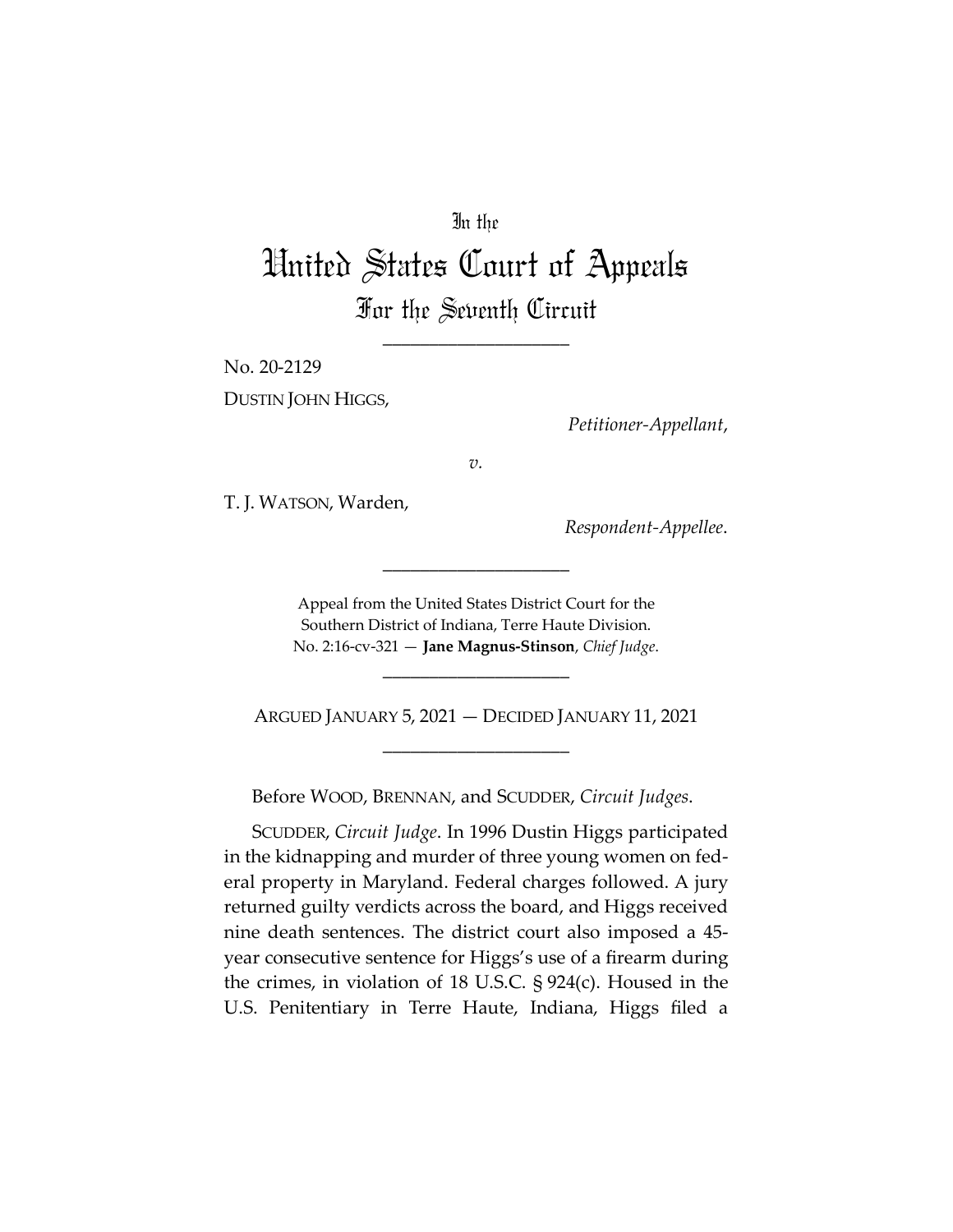petition for a writ of habeas corpus pursuant to 28 U.S.C. § 2241 in the Southern District of Indiana seeking to invalidate his § 924(c) convictions based on the Supreme Court's 2019 decision in *United States v. Davis*.

Rather than reaching the merits of this claim, the district court dismissed the petition after concluding that Higgs was unable to satisfy the savings clause in 28 U.S.C. § 2255(e) and therefore unable to pursue habeas corpus relief under § 2241. We agree. Because there is nothing structurally inadequate or ineffective about using § 2255 to bring a *Davis*-based claim, Higgs cannot seek relief under § 2241.

## **I**

## A

In January 1996 Dustin Higgs, Willie Mark Haynes, and Victor Gloria drove from Laurel, Maryland to Washington, D.C. to pick up Tanji Jackson, Tamika Black, and Mishann Chinn. Back at Higgs's apartment, he and Jackson began arguing in the early morning hours. Jackson, Black, and Chinn then walked out. Infuriated that Jackson seemed to write down his license plate number on her way out, Higgs grabbed his gun and together with Haynes and Gloria decided to go after the three women. Upon catching up with them, Haynes lured Jackson, Black, and Chinn into Higgs's van, apparently promising them a ride home. But instead Higgs drove them to the Patuxent National Wildlife Refuge in Maryland, federal land under the jurisdiction of the U.S. Park Police. Upon finding a secluded location and directing the women out of the van, Higgs handed his gun to Haynes, who then shot and killed Jackson, Black, and Chinn.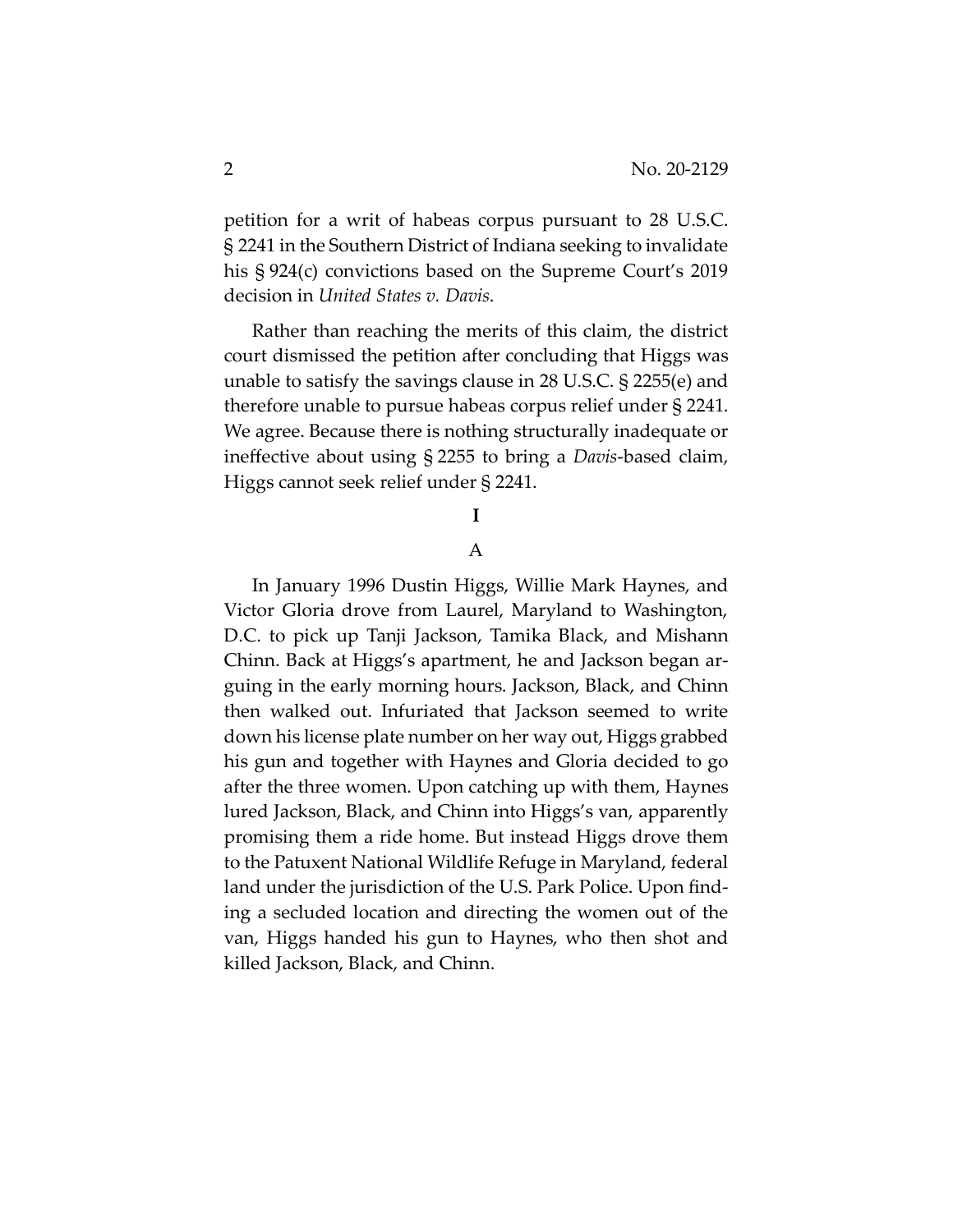A federal grand jury in the District of Maryland indicted Higgs and Haynes for three counts of each of the following: first-degree premeditated murder (18 U.S.C. § 1111(a)), firstdegree murder committed in the perpetration of kidnapping (18 U.S.C. § 1111(a)), kidnapping resulting in death (18 U.S.C. § 1201(a)), and using a firearm in the commission of a crime of violence (18 U.S.C. § 924(c)).

The district court severed the cases for trial. Haynes, the triggerman, was tried and convicted first. During the penalty phase of Haynes's trial, the jury failed to reach a unanimous verdict on the death sentences, so the district court imposed concurrent life sentences for the murder and kidnapping convictions and a 45-year consecutive sentence for the § 924(c) offenses.

Higgs's trial came next. A jury returned a guilty verdict on all counts and recommended a death sentence for each of the murder and kidnapping counts pursuant to the Federal Death Penalty Act of 1994, 18 U.S.C. §§ 3591–3598. The district court agreed with the recommendation and imposed nine death sentences, while also sentencing Higgs to 45 consecutive years for the three § 924(c) convictions. The Fourth Circuit affirmed on all fronts.

B

For nearly the past twenty years, Higgs has pursued postconviction relief in the District of Maryland and the Fourth Circuit. None of his efforts have succeeded, though. See, *e.g.*, *United States v. Higgs*, 663 F.3d 726 (4th Cir. 2011); *United States v. Higgs*, 95 F. App'x 37 (4th Cir. 2004). In 2016 Higgs asked the Fourth Circuit for permission to file a new § 2255 motion to challenge his § 924(c) convictions based on the Supreme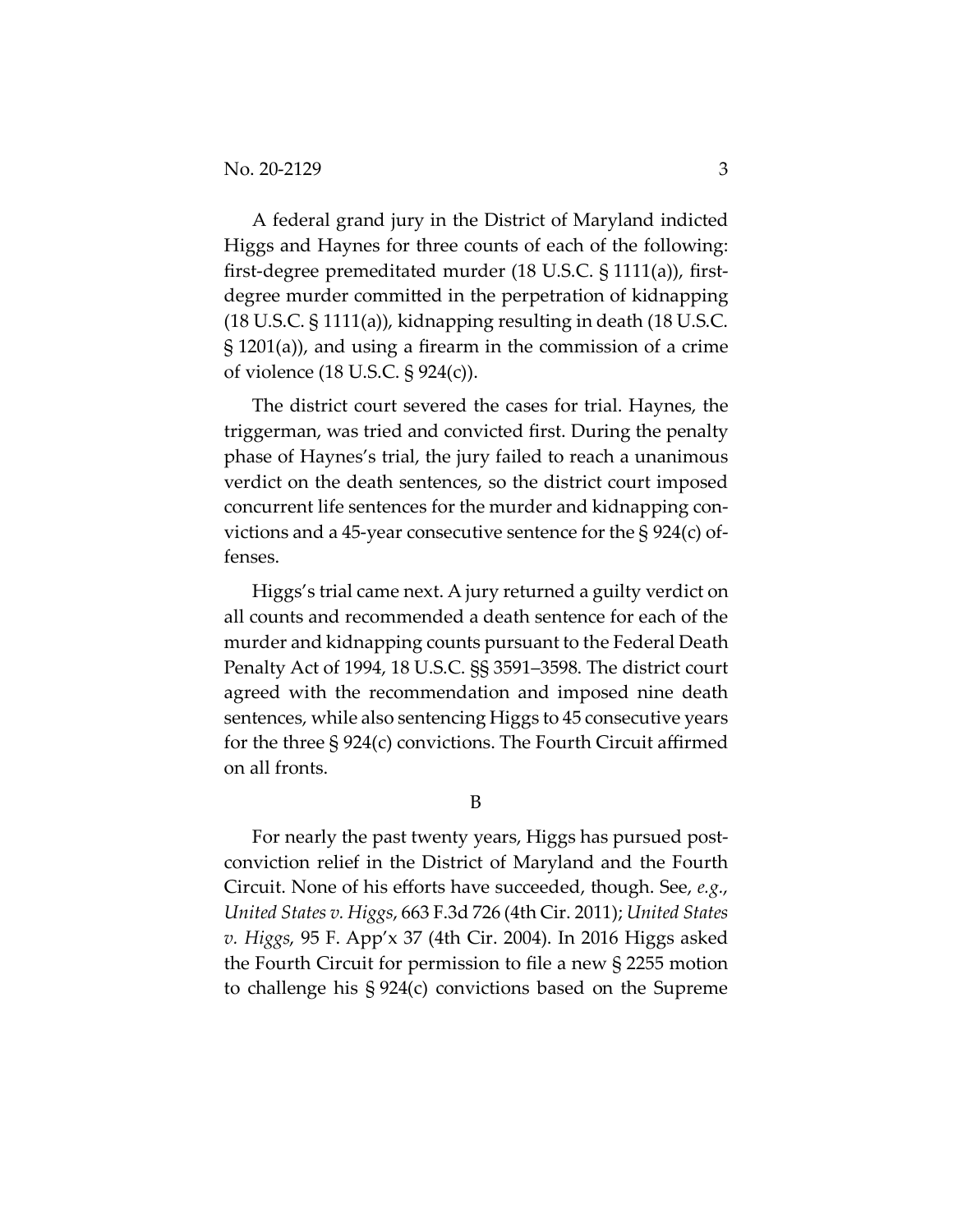Court's decision a year earlier in *Johnson v. United States*, 576 U.S. 591 (2015). The Court in *Johnson* held that the residual clause of the Armed Career Criminal Act, 18 U.S.C. § 924(e)(2)(B), was unconstitutionally vague. See *id.* at 596–97. The Fourth Circuit summarily denied Higgs's request.

Unable to secure relief in the circuit of his conviction, in 2016 Higgs turned to the Southern District of Indiana—the district of his confinement—for relief. He invoked 28 U.S.C. § 2241 and sought a writ of habeas corpus on the basis of *Johnson*. Higgs was not just seeking relief from his § 924(c) convictions. His strategy was broader and focused ultimately on vacating his death sentences. Higgs contended that relief in the first instance from his allegedly invalid § 924(c) convictions would call the entirety of his sentence into question, leading to an altogether new sentencing proceeding, at which he could seek to avoid capital punishment.

The district court stayed Higgs's § 2241 proceedings pending the Supreme Court's decision in *United States v. Davis*. The Supreme Court decided *Davis* in 2019, holding that § 924(c)(3)(B), the residual clause in the definition of "crime of violence," is unconstitutionally vague. 139 S. Ct. 2319, 2336 (2019)*.*

While the § 2241 proceeding was stayed in the Southern District of Indiana, Higgs submitted a renewed application in the Fourth Circuit seeking authorization to file another § 2255 motion. Here, too, he contended that *Davis* announced a new rule of constitutional law that applied to his § 924(c) convictions. The Fourth Circuit again denied Higgs's request in a summary order unaccompanied by a statement of reasons.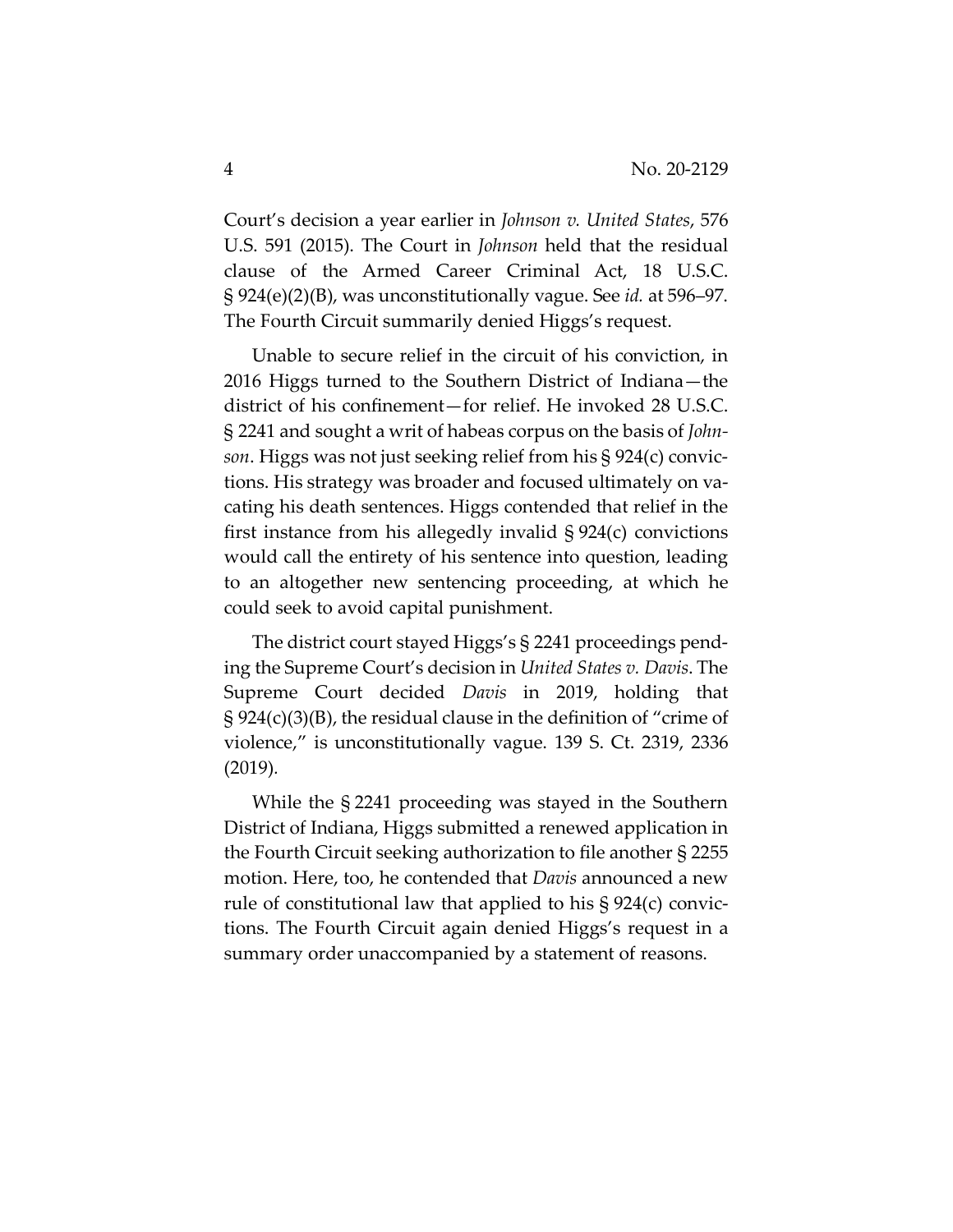Back in the Southern District of Indiana, the district court lifted the stay and, after receiving supplemental briefing addressing *Davis*'s impact on Higgs's claim, denied the § 2241 petition. A federal prisoner may seek relief under § 2241 when "the remedy by  $[a \S 2255]$  motion is inadequate or ineffective to test the legality of his detention." 28 U.S.C. § 2255(e). As the district court explained, our precedent has interpreted the savings clause in § 2255(e) and identified a handful of situations in which § 2255 provides an inadequate or ineffective remedy. One of those circumstances includes a claim alleging a miscarriage of justice based on a new rule of statutory interpretation announced by the Supreme Court. See *In re Davenport*, 147 F.3d 605, 610 (7thCir. 1998).

Higgs contended that his claim fit within the *Davenport* exception because, even though *Davis* announced a constitutional holding, the case also entailed substantial conclusions of statutory interpretation about the meaning of  $\S 924(c)(3)(B)$ . The district court, however, was unwilling to deviate from the consensus of other circuits that have uniformly held that *Davis* announced a new rule of constitutional law made retroactive to cases on collateral review, thereby opening the door to a second or successive motion under § 2255(h)(2). The court emphasized that it had "no reason to believe that the Fourth Circuit will break with every other circuit" on this issue and "assume[d] that successive § 2255 motions will be available in the Fourth Circuit for federal prisoners relying on *Davis*." Concluding that *Davis* was a constitutional case, the district court held that the *Davenport* exception did not apply to Higgs's claim and denied his § 2241 petition as barred by the savings clause in § 2255(e).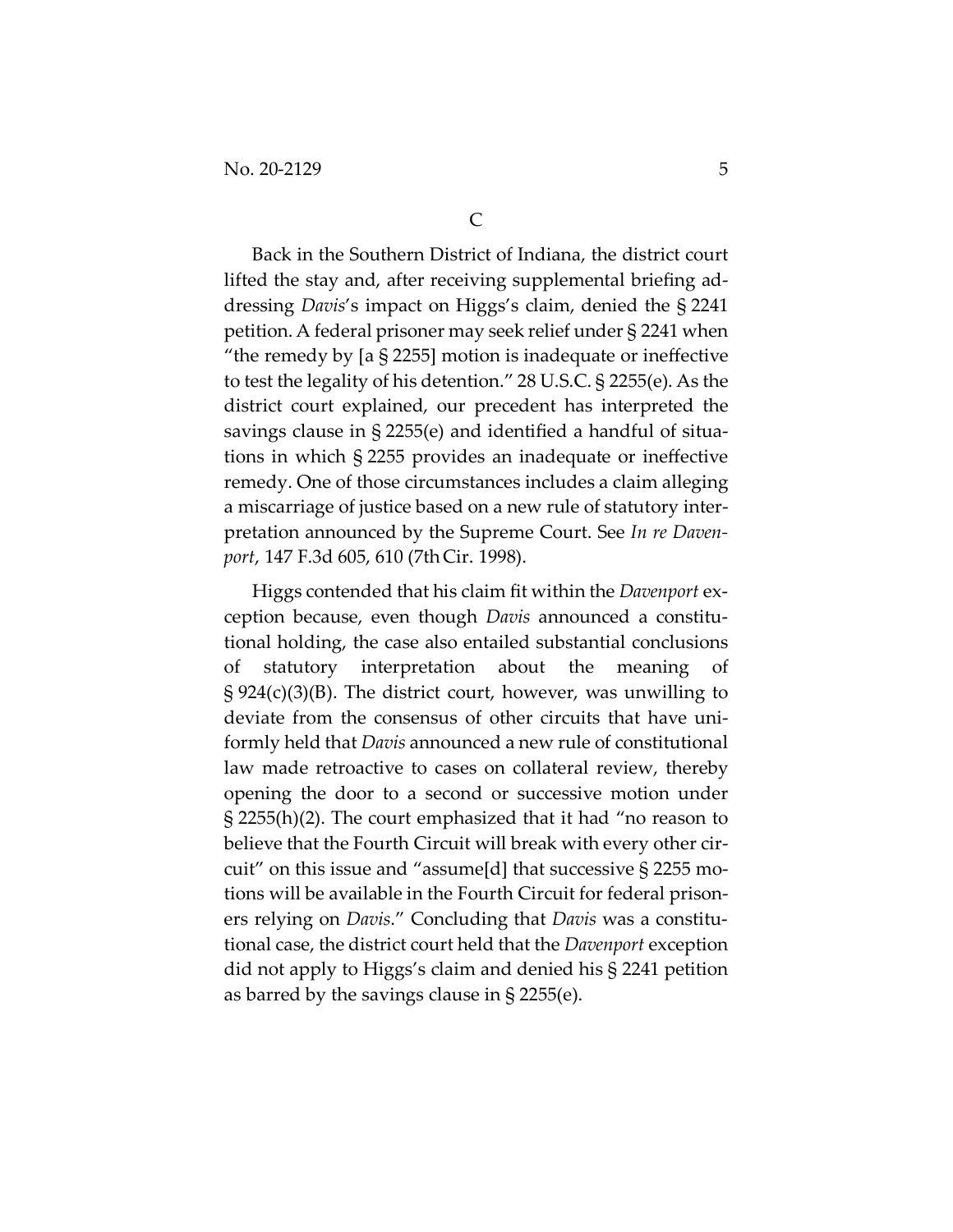Higgs now appeals. While this appeal was pending, the government scheduled his execution for January 15, 2021.

#### **II**

The legal question before us is whether Higgs can use the general federal habeas corpus statute, 28 U.S.C. § 2241, to challenge his § 924(c) convictions under *Davis.* We can only reach the merits of Higgs's *Davis* challenge if we answer that question in his favor.

### A

For federal prisoners like Higgs, 28 U.S.C. § 2255 serves as the default statute for pursuing postconviction remedies. "Strict procedures govern" the process by which a prisoner may file a § 2255 motion. *Purkey v. United States*, 964 F.3d 603, 611 (7th Cir. 2020). A federal prisoner, for example, is limited to filing only one motion under § 2255 unless he receives permission to file a second or successive motion from the appropriate court of appeals. See 28 U.S.C. § 2255(h). Permission to file another § 2255 motion can come in only two narrow situations when: (1) newly discovered evidence, if proven, would be sufficient to establish innocence, or (2) there is a new rule of constitutional law made retroactive to cases on collateral review by the Supreme Court. See *id.* In § 2255(e), however, Congress also included a narrow pathway—commonly called the savings clause—for prisoners to seek relief through § 2241.

The savings clause is front and center in Higgs's appeal. It provides:

> An application for a writ of habeas corpus in behalf of a prisoner who is authorized to apply for relief by motion pursuant to this section, shall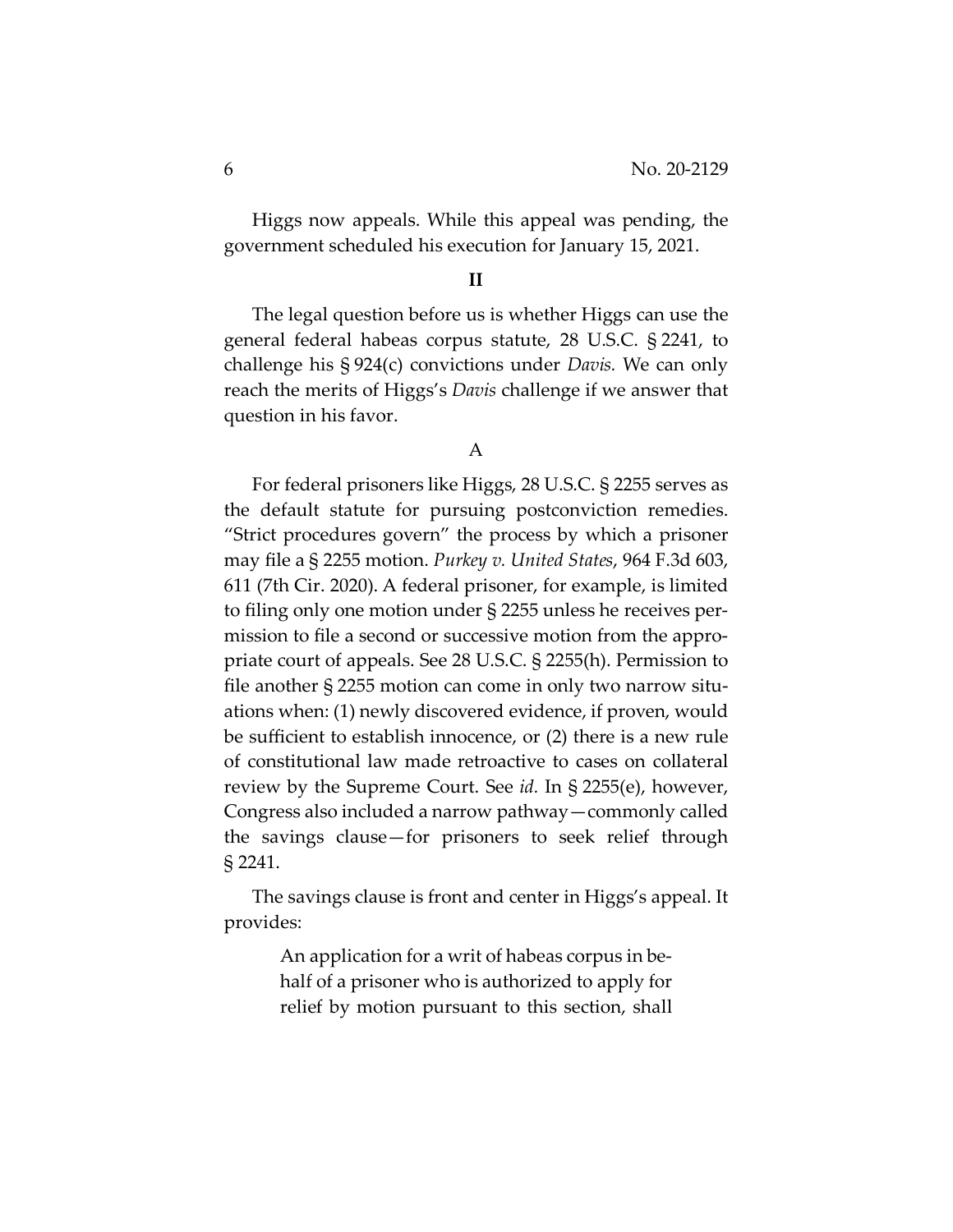not be entertained if it appears that the applicant has failed to apply for relief, by motion, to the court which sentenced him, or that such court has denied him relief, unless it also appears that the remedy by motion is *inadequate* or *ineffective* to test the legality of his detention.

*Id.* § 2255(e) (emphasis added). We have held that an avenue for postconviction relief may be "inadequate" or "ineffective" when "so configured as to deny a convicted defendant *any*  opportunity for judicial rectification of so fundamental a defect in his conviction as having been imprisoned for a nonexistent offense." *Davenport*, 147 F.3d at 611.

In *Purkey*, we canvassed three scenarios from prior cases illustrating the inadequacy or ineffectiveness of the relief otherwise available through § 2255. See 964 F.3d at 611–13 (citing and discussing *Davenport*, 147 F.3d 605 (involving a claim alleging a miscarriage of justice and based upon a new rule of statutory interpretation made retroactive by the Supreme Court); *Garza v. Lappin*, 253 F.3d 918 (7th Cir. 2001) (involving a claim based on the ruling of an international tribunal issued after the prisoner's first round of § 2255 relief); and *Webster v. Daniels*, 784 F.3d 1123 (7th Cir. 2015) (en banc) (involving a claim that relied on new evidence that existed but was allegedly unavailable at trial, where the new evidence could show that the petitioner is categorically ineligible for the death penalty under the Eighth Amendment)).

As we explained in *Purkey* and reiterate today, our decisions in *Davenport*, *Garza*, and *Webster* do not "create rigid categories delineating when the [savings clause] is available." 964 F.3d at 614. Such a conclusion "would be inconsistent with the standard-based language of section 2255(e)." *Id.* at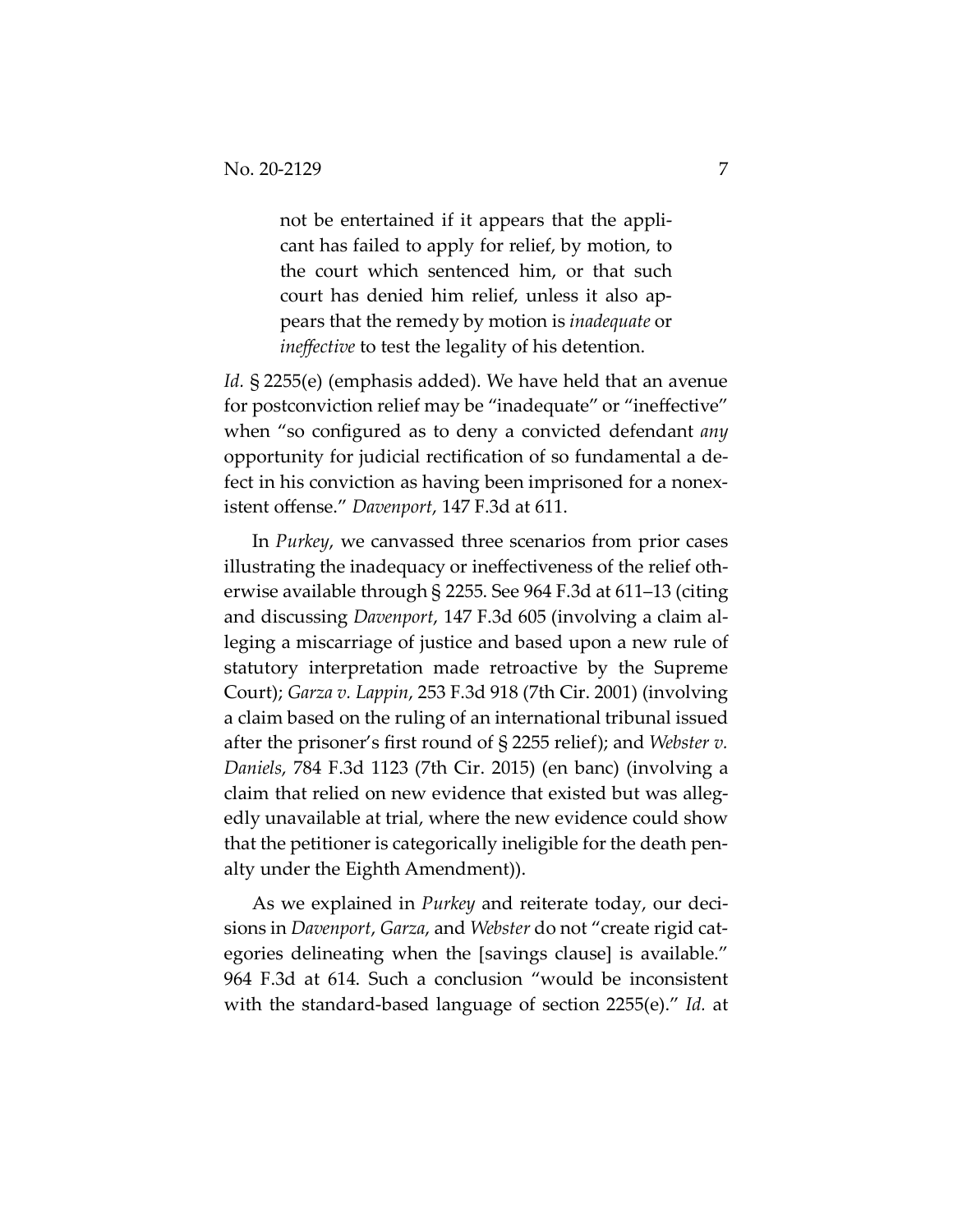614–15. To be sure, we took care in *Purkey* to emphasize that the terms "inadequate" and "ineffective" (as used in § 2255(e)'s savings clause) must mean something more than the mere lack of success. *Id.* at 615. Instead, "there must be some kind of *structural* problem with section 2255 before section 2241 becomes available." *Webster*, 784 F.3d at 1136 (emphasis added).

With this legal framework in mind, we turn to what all of this means for Dustin Higgs.

Higgs filed his § 2241 petition in the Southern District of Indiana seeking to challenge his § 924(c) convictions under the *Johnson*-*Davis* line of cases. Unfortunately for Higgs, however, his *Davis* challenge to his firearm convictions is not cognizable under § 2241. We reached this same conclusion on analogous facts less than two months ago in the capital case of Orlando Hall. See *Hall v. Watson*, 829 F. App'x 719 (7th Cir. 2020).

Higgs cannot meet the savings-clause standards most applicable to his circumstances—the ones established in *Davenport*. For the *Davenport* exception to apply, the petitioner must "rel[y] on 'not a constitutional case, but a statutory-interpretation case, so [that he] could not have invoked it by means of a [§ 2255(h)(2)] motion.'" *Montana v. Cross*, 829 F.3d 775, 783 (7th Cir. 2016) (second alteration in original) (quoting *Brown v. Rios*, 696 F.3d 638, 640 (7th Cir. 2012)).

Higgs concedes, as he must, that *Davis* is at least in part a rule of constitutional law, but he emphasizes that the bulk of *Davis*'s analysis focuses on the statutory interpretation of § 924(c)(3)(B). See, *e.g.*, *Davis*, 139 S. Ct. at 2327 ("So, while the

B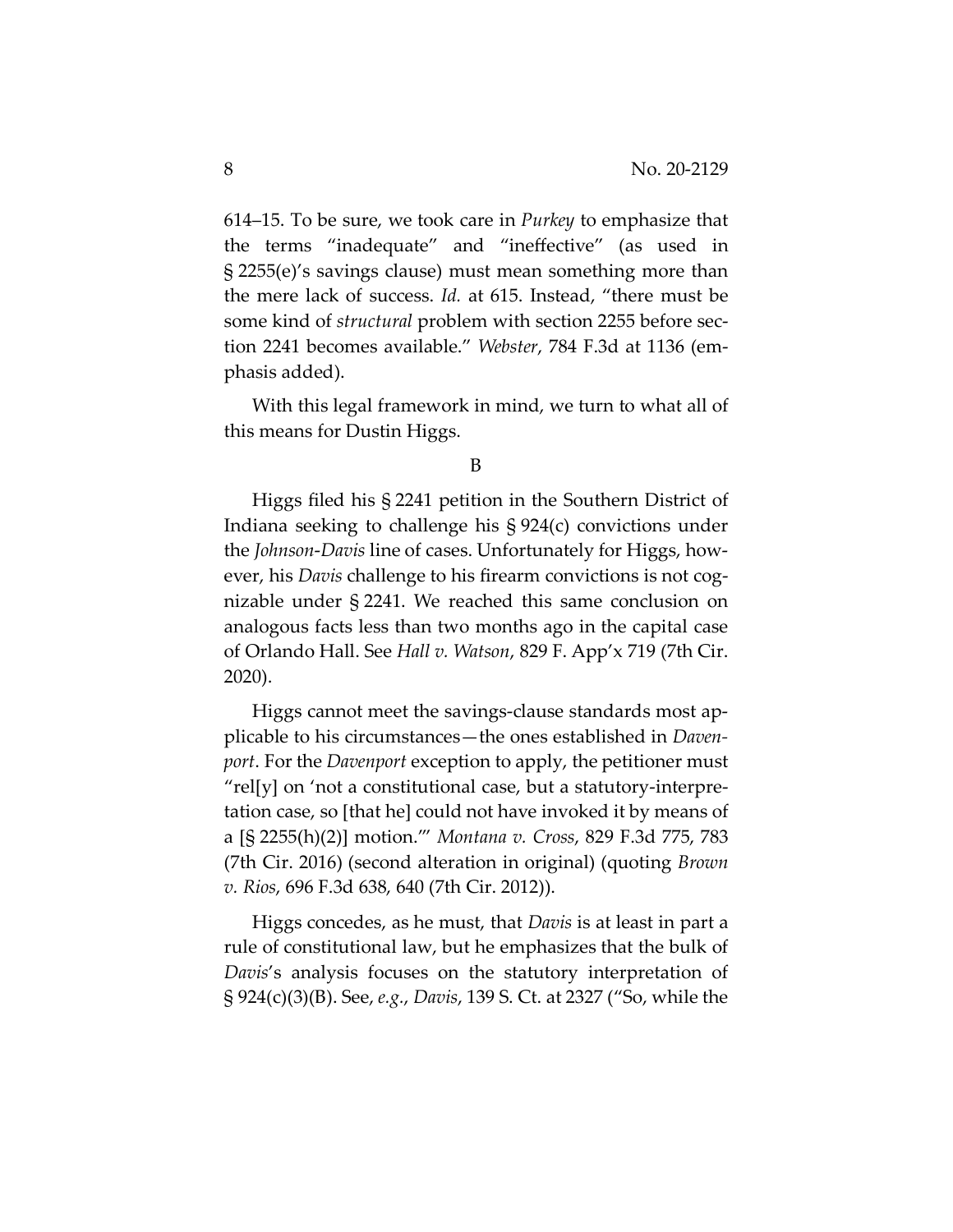consequences in this case may be of constitutional dimension, the real question before us turns out to be one of pure statutory interpretation.").

No doubt *Davis* includes much discussion regarding the meaning of § 924(c)(3)(B). At bottom, though, *Davis* announced a constitutional decision. The Supreme Court said as much, expressly "agree[ing] with the court of appeals' conclusion that § 924(c)(3)(B) is unconstitutionally vague." *Id.* at 2336. Because *Davis* is a constitutional case, we cannot say there is anything structurally "inadequate" or "ineffective" about § 2255 as a remedy for petitioners like Higgs challenging their § 924(c) convictions under *Davis*. Put another way, nothing about § 2255, including the limitations it imposes on second or successive motions, prevented Higgs from pursuing relief based on *Davis*'s constitutional holding.

Recall that Higgs did just that when he sought permission from the Fourth Circuit to file a new *Davis*-based § 2255 motion. That Higgs did not succeed with this request in the Fourth Circuit does not itself show that § 2255 was inadequate or ineffective. And because the savings clause does not apply to Higgs, the district court was right to conclude that his *Davis*-based claim is not cognizable under § 2241. See *Hall*, 829 F. App'x at 720 (reaching the same conclusion).

In so concluding, we do not adopt the theory the government advanced at oral argument that Supreme Court cases in the savings-clause context can never be "bilateral"—meaning *both* constitutionally and statutorily based. To the government, a case is either constitutional or it is not. We decline to adopt this bright-line approach, for court decisions can entail substantial nuance and often are not so binary. It is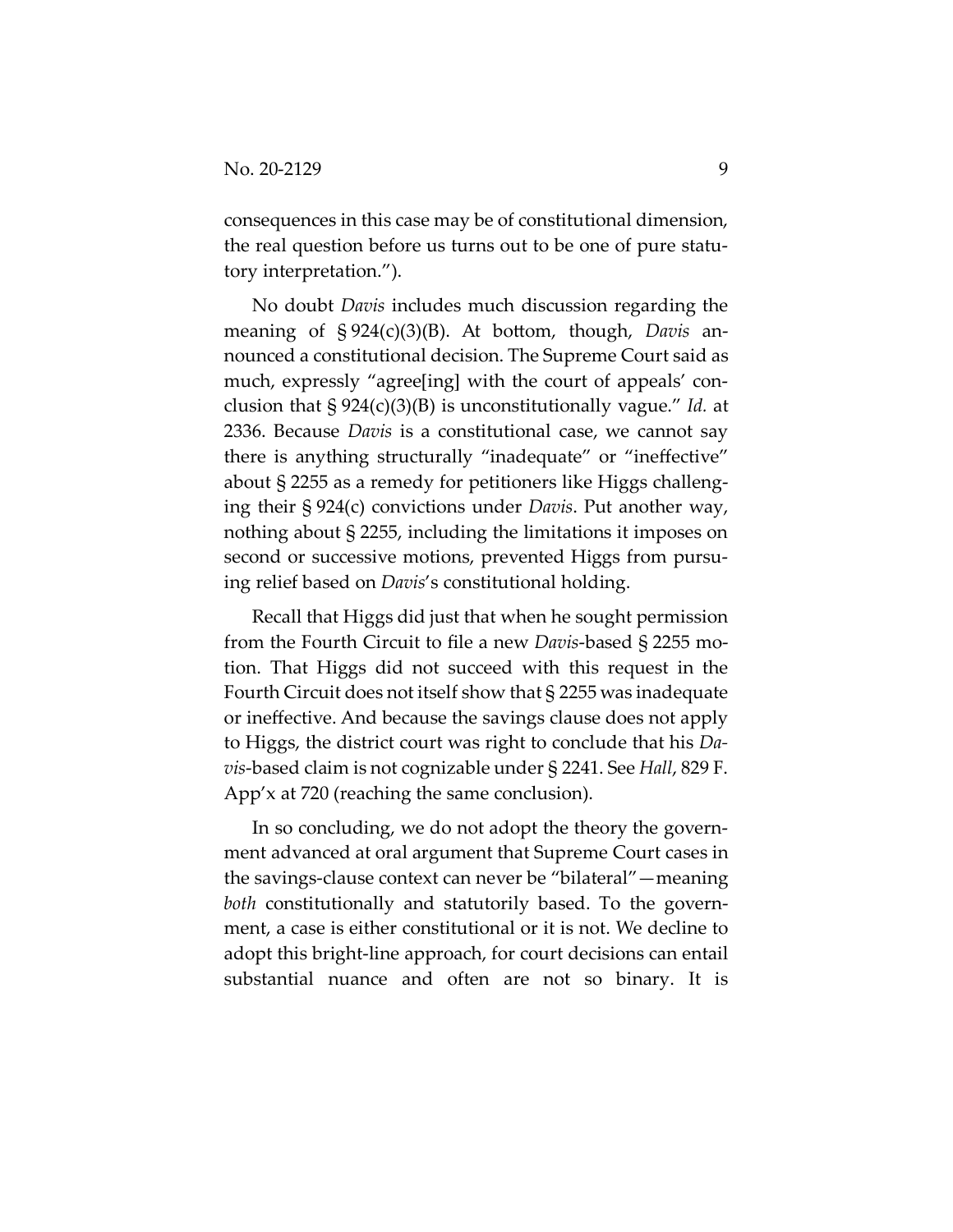conceivable that a case could rest on a few grounds, including both statutory and constitutional bases.

Here, though, we agree that *Davis* is best and most fairly read as only a constitutional case for purposes of interpreting the limitations of a second or successive § 2255 motion. So Higgs cannot proceed under the savings clause.

#### **III**

We close with a couple of observations in response to the parties' competing speculations that seek to explain the Fourth Circuit's summary order denying Higgs's application to file a new § 2255 motion. We do not know, and should not speculate about, the reasons supporting the Fourth Circuit's decision. Higgs urges us to conclude that our sister circuit's order reveals a structural deficiency, thereby enabling him to pursue § 2241 relief through the savings clause. In his view, the fact that the Fourth Circuit did not explain its decision combined with the statutory prohibition on appellate review of the denial of his application, see 28 U.S.C.  $\S$  2244(b)(3)(E) – creates a structural problem preventing him from seeking a remedy under § 2255. Absent this alleged deficiency, Higgs sees himself as being able to pursue *Davis*-based relief in a new § 2255 motion.

We see the analysis in a different way. Higgs has not shown that the denial of his application to file a new § 2255 motion was somehow legally indefensible or the product of some irregularity in the judicial decision-making process. Difficult though such a showing may be for a federal or state prisoner, we do not rule it out in some future case presenting extraordinary circumstances. All we need to say today, though, is that we are confident Higgs has not presented such a case.